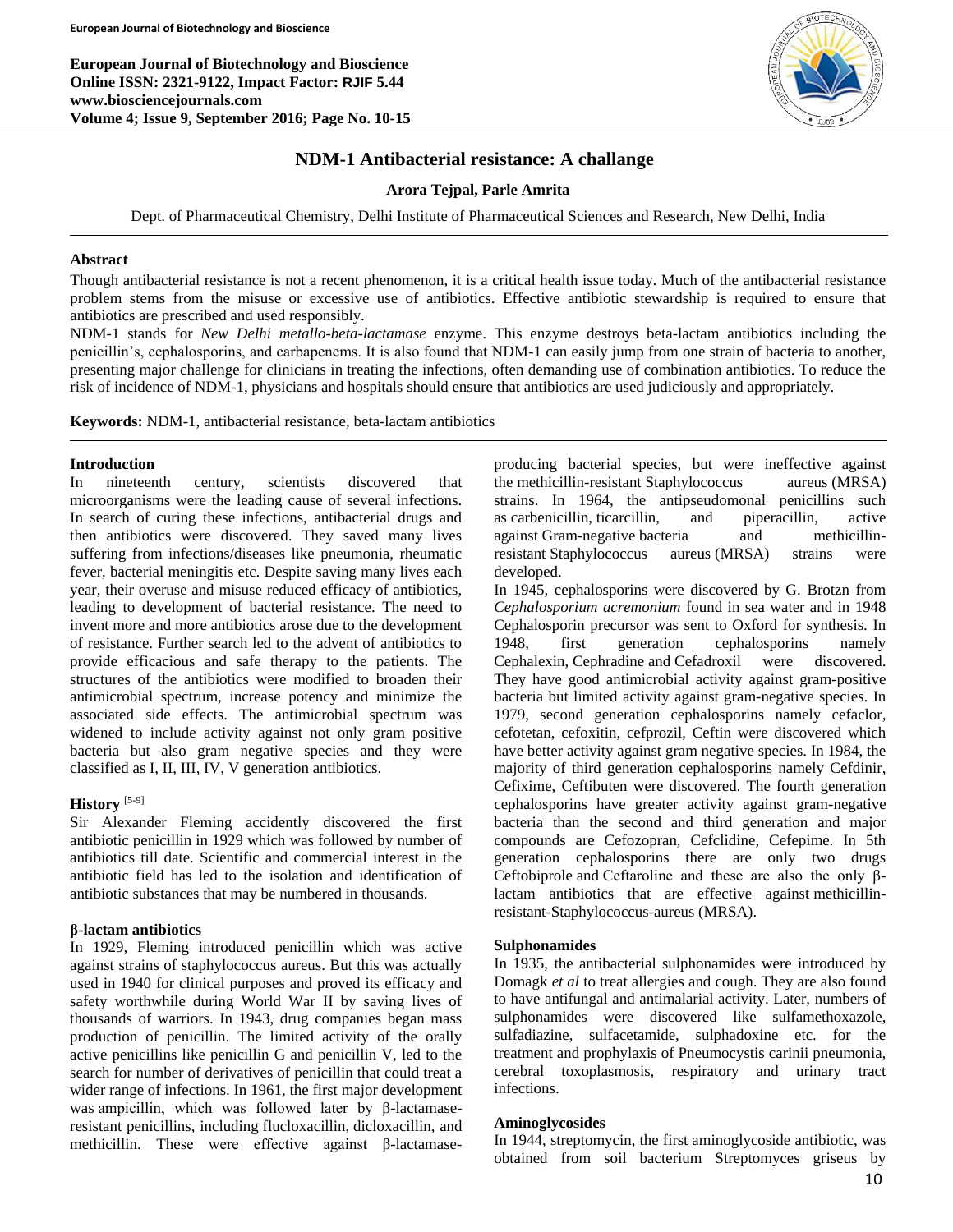Waksman and associates. Later in 1949 neomycin sulfate was discovered from Streptomyces fradiae. In 1957, Kanamycin was isolated by Umezawa and coworkers from Streptomyces kanamyceticus. In 1963, Gentamycin was discovered by Weinstein *et al* from Micromonospora purpurea. Later numbers of derivatives were discovered including Tobramycin, Netilmicin and sisomicin etc.

### **Chloramphenicol**

In 1947, chloramphenicol was isolated from *Streptomyces venezualae* by Ehrlich *et al*. to treat bacterial infections like meningitis, plague, cholera, and typhoid fever.

## **Macrolides**

In 1950, picromycin, the first antibiotic of this group was discovered. In 1952, erythromycin was derived from Streptomyces erythreus while in 1956 vancomycin was introduced for penicillin-resistant Staphylococcus. Later numbers of other antibiotics were discovered including clarithomycin, azithromycin, dirithromycin etc.

## **Tetracyclines**

In 1948, chlortetracycline, from Streptomyces aureofaciens was discovered by Duggar. This is active against grampositive and gram-negative bacteria, spirochetes, mycoplasma and chlamydiae. In 1950, oxytetracycline was discovered by Finlay *et al* from Streptomyces rimosus. Later number of derivatives like rolitetracycline, methacycline, and doxycycline were discovered.

## **Quinolones**

In 1962, nalidixic acid, the quinolone antimicrobial, was discovered by George Lesher and coworkers for treatment of urinary tract infections. In 1978, norfloxacin was discovered while in 1986, ciprofloxacin and ofloxacin were discovered which were followed by other derivatives like levofloxacin, temafloxacin, moxifloxacin.

## **Miscellaneous antibiotics**

In 2000, a newer synthetic agent linezolid, the oxazolidinone type antibacterial, was introduced. In 2003, daptomycin, the lipopeptide antibiotic, derived from actinomycete, was introduced. In 2007, ratapamulin, a topical antibiotic, belonging to the class of pleuromutilin was discovered. In 2011, fidaxomicin, a tiacumicin antibiotic was discovered. In 2012, bedaquiline, a bactericidal drug which belongs to a new class of antibiotics diarylquinolines was introduced. In May 2014, dalbavancin, a novel second-generation lipoglycopeptide antibiotic was approved by FDA and has been recommended by FDA for approval to the European Medicines Agency (EMA). In August 2014, oritavancin, a vancomycin derivative was approved by the FDA, and has also been recommended for approvalto the European Medicines Agency (EMA). In 2014, tedizolid, oxazolidinone derivative, discovered by Dong-A was the third antibiotic approved by the FDA. In February 2015, Ceftazidime, a third generation cephalosporin was approved by FDA for the treatment of complicated intra-abdominal infections.



**Fig 1:** Types of Antibiotics with mechanism of action

# **Antibiotic resistance** [10]

Antibiotic resistance is a natural phenomenon. Antibiotic resistance occurs when an antibiotic loses its ability to effectively control or kill bacterial growth. Antibiotic

resistance is the ability of bacteria to resist the effects of an antibiotic by developing combating mechanisms in its body. In other words we can say Antibiotic resistance is the ability of a microorganism to survive in the presence of an antibiotic.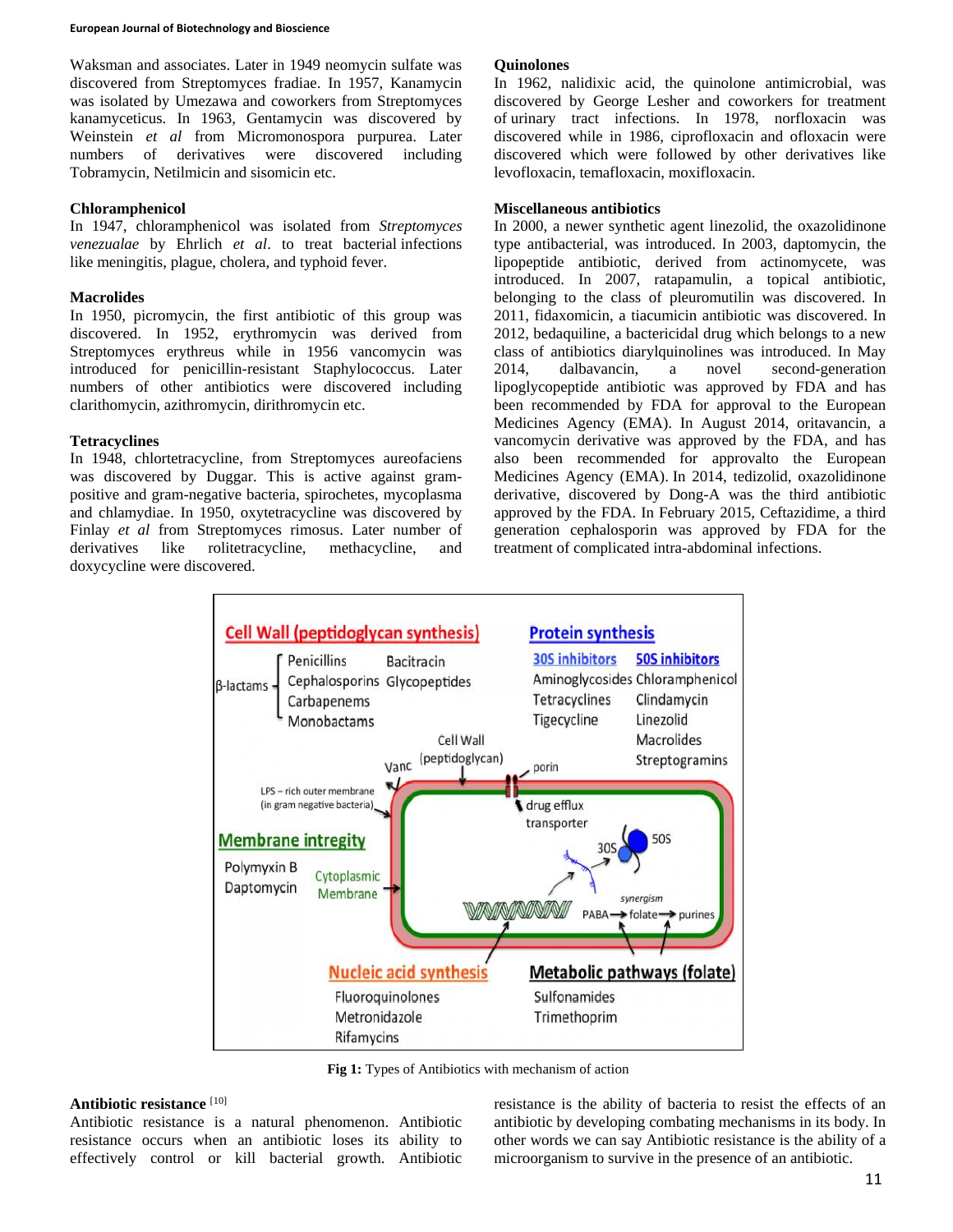#### **European Journal of Biotechnology and Bioscience**

## **Reasons for development of resistance** [11]

The main reasons for development of resistance to antibiotics is their misuse, unnecessary prescription of antibiotics for viral infections, frequent prescription of broad-spectrum antibiotics, inadequate use by the patient, not respecting either dosage or duration of the treatment and self-medication. The availability of counterfeit drugs has further exacerbated drug resistance in the developing world.

### **Mechanisms of antibiotic resistance** [12]

Mechanisms involved in development of resistance are:

- *Phenotypic resistance:* Changes in the bacterial physiological state such as the stationary phase and the dormant phase develop antibiotic persisters.
- *Genetic resistance:* Develops due to the transfer of genetic material among bacteria by several means like conjugation, transduction and transformation*.*
- *Natural or intrinsic resistance:* Develops due to spontaneous gene mutation in the lack of selective pressure due to presence of an antibiotic.
- *Acquired resistance:* It is often caused by mutation in the chromosomal genes or by the acquisition of mobile genetic elements such as plasmids or transposons, which carry the antibiotic resistant gene.



### **Methods for determining antibiotic susceptibility** [13]

The methods routinely used for testing of antibiotic susceptibility of the microorganisms are Kirby-Bauer (disk diffusion) method, Stokes method, E-test, agar and broth dilution method. They are used for the determination of minimum inhibitory concentration (MIC).The E-test, mainly used for determination of phenotypic resistance, is a popular quantitative technique for the determination of antimicrobial susceptibility.

## **How to prevent emergence of resistance** [14]

Prevention of emergence of antibiotic resistance during treatment is an important goal while prescribing antimicrobials. To achieve this we should understand the following principles.

 Take antibiotics exactly as per the directions of the physician.

- Do not skip doses.
- Complete the prescribed course of treatment, even when you start feeling better.
- Only take antibiotics prescribed for you, do not share or use leftover antibiotics.
- Do not save antibiotics for the next illness. Discard any leftover medication once the prescribed course of treatment is completed.
- Document the dose, duration and indication for every antibiotic prescription.
- Professionals should follow hand hygiene and other infection control measures with every patient.
- Antibiotics without prescription must be restricted.

## **Ndm-1 enzyme** [15-17]

β-lactamases are the enzymes which destroy the β-lactam antibiotics. There are many types of beta-lactamases. Most of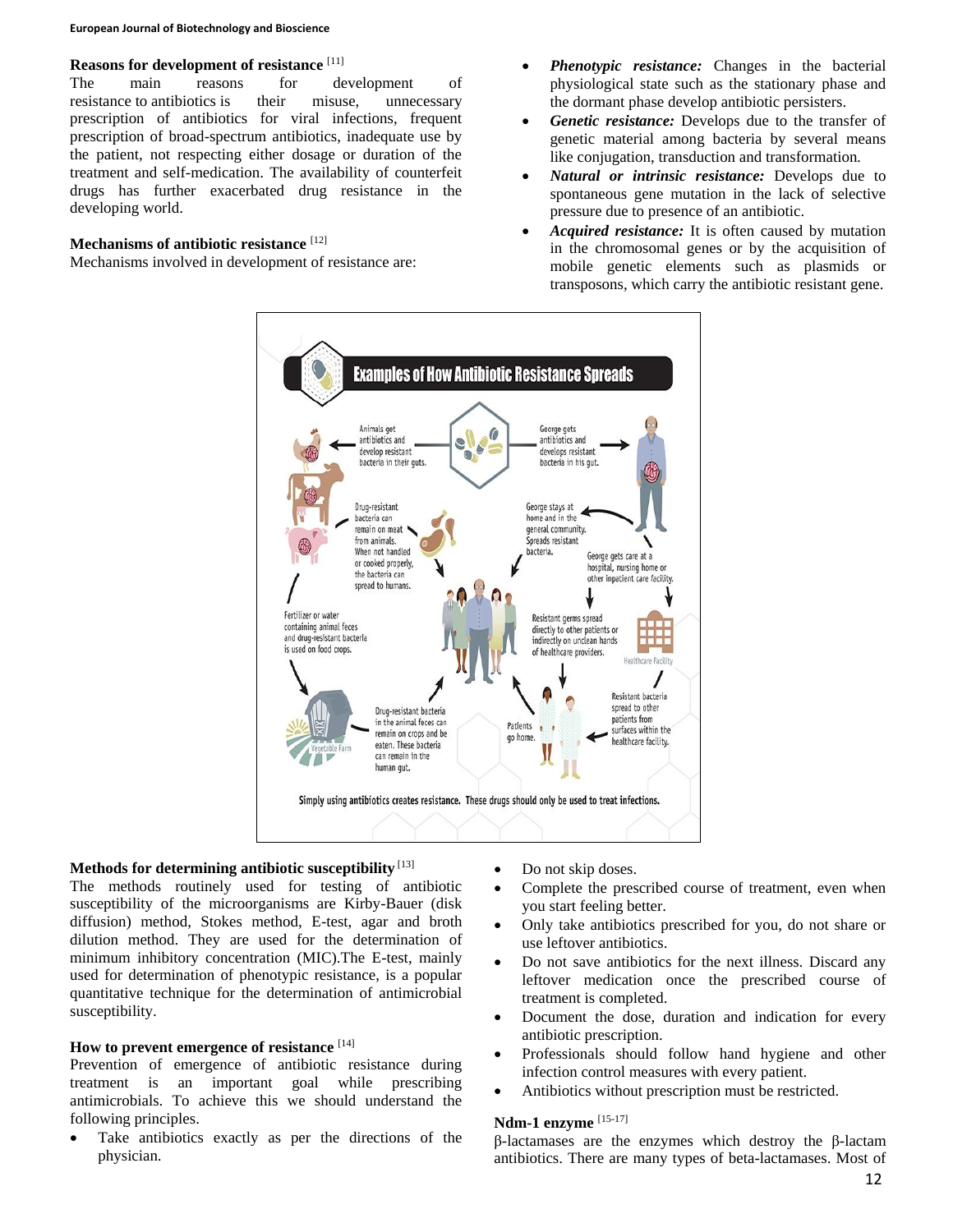#### **European Journal of Biotechnology and Bioscience**

them hydrolyse older beta-lactam antibiotics, making them inactive. But they cannot hydolyse newer agents like the carbapenems.

NDM-1 stands for *New Delhi metallo-beta-lactamase*, which is an enzyme produced by certain strains of bacteria. New Delhi metallo-β-lactamase (NDM) enzymes are the latest carbapenemases to be recognized since 2008. They have been reported worldwide, mostly in bacteria from patients epidemiologically linked to the Indian subcontinent, where they occur widely in hospital and community infections, and also in contaminated urban water. Majorly the strains of *Klebsiella pneumoniae*, *Escherichia coli*, and *Acinetobacter baumannii* genera of bacteria are known to possess the gene for NDM-1. The NDM1 gene is also found to be present in *Morganella morganii,* E*.* cloacae *and Enterobacteriaceae* strains.

This enzyme makes bacteria resistant to a broad range of betalactam antibiotics. This is an enzyme that destroys not only older beta-lactam antibiotics like penicillins, cephalosporins but also the newer carbapenems.



**Fig 2:** *Klebsiella pneumoniae*, the bacterium in which NDM-1 was first identified



**Fig 3:** Infections caused by NDM-1

The gene for NDM-1 is found on plasmids (DNA strands), which can easily spread from one strain of bacteria to another, particularly in patients receiving antibiotic treatment. Infections caused by NDM-1 bacterial pathogens are difficult to treat, however it doesn't by itself make pathogens more virulent or transmissible. These infections have ranged from mild to severe, though some have been fatal. The patient's immunocompromised status could be a risk factor for these infections. NDM-1 positive pathogens cannot lead to pandemics like bird or swine flu, but diseases caused by NDM-1 positive pathogens could result in clinical complications.

# **Origin and spread** [18-25]

The NDM-1 enzyme was named after New Delhi, the capital city of India. It was first described by Yong *et al* in December 2009, when he came across a Swedish patient having antibiotic-resistant bacterial infection, acquired in Delhi. The infection was unsuccessfully treated in a New Delhi hospital. After the patient's repatriation to Sweden, a carbapenemresistant *Klebsiella pneumoniae* strain, bearing the novel gene, was identified. The authors concluded that the new resistance mechanism arose in India.

Muir A, Weinbren MJ *et al*. in March 2010, a study in a hospital in Mumbai found that most carbapenem-resistant bacteria carried the novel NDM-1 gene. In May 2010, a case of infection with *E. coli* expressing NDM-1 was reported in Coventry in the United Kingdom. The patient was a man of Indian origin who had undergone dialysis during his visit to India, 18 months prior to the detection. In initial bioassays, it was found that the bacteria was fully resistant to all

antibiotics, while further investigation showed that it was susceptible to tigecycline and colistin. In July 2010, a team from New Delhi reported three cases of NDM-1 *bearing Acinetobacter baumannii,* that were found in the intensive care unit of a hospital in Chennai, India in April 2010.

A study by a multi-national team was published in the August 2010 issue of the journal "*The Lancet Infectious Diseases"*  which reported 37 cases in the United Kingdom, 44 in Chennai, 26 in Haryana, and 73 in various other states of India. It was found that *Klebsiella pneumoniae*, *Escherichia coli*, and *Acinetobacter baumanniiare the causal bacterias.*  The gene isolates obtained from these causal bacterias were resistant to different classes of antibiotics, including betalactam, fluoroquinolones, and aminoglycosides but were susceptible to the colistin, a polymyxin antibiotic published by Mark A Toleman *et al*.

Nordmann P and Poirel L et al, on 6<sup>th</sup> September 2010, Japan detected its first ever case of the NDM-1 enzyme, in a Japanese man who had returned from India in May 2009. Hospital officials confirmed the presence of *Klebsiella pneumoniae* containing NDM-1 enzyme.

An environmental point prevalence study was conducted by research team from University of Cardiff, UK, from September 26 to October 10, 2010. This study found *Klebsiella pneumoniae and Acinetobacter baumannii* with the NDM-1 gene in drinking water and seepage samples in New Delhi. During the study 50 tap water samples and 171 seepage samples were collected from sites within 12 kms of central Delhi. From these samples 51 out of 171 seepage samples and 2 out of 50 tap water samples were found to contain NDM-1 gene expressing *Klebsiella pneumoniae and*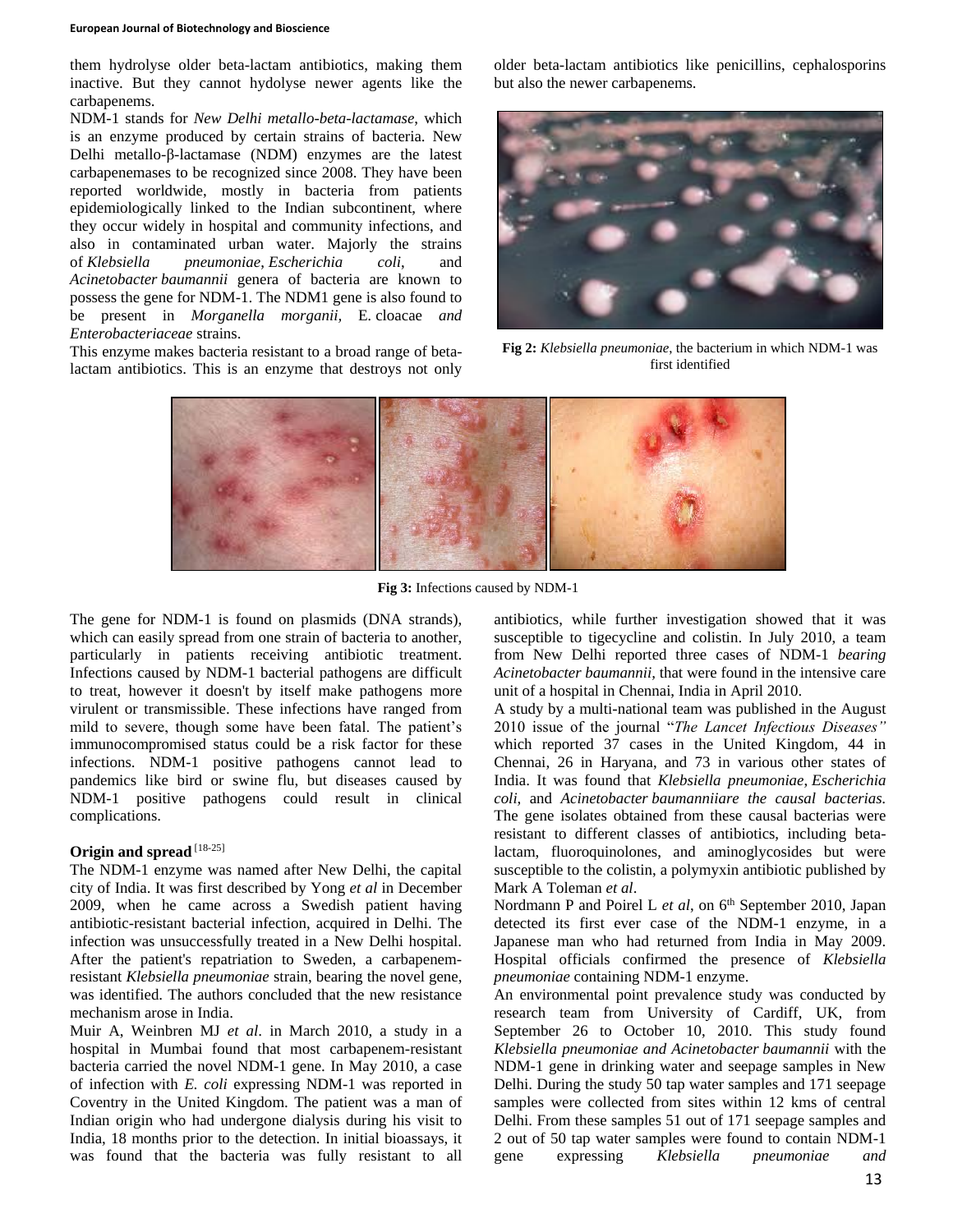*Acinetobacter baumannii*. This was reported in April 2011 issue of British Medical Journal "Lancet" by Walsh Timothy R, Janis Weeks, and David M Livermor *et al*.

Payal Deshpande and Camilla Rodrigues *et al*. in June 2012 studied carbapenem resistant isolates of Enterobacteriaceae and found that, out of 24 carbapenem resistant Enterobacteriaceae 22 was NDM producers while 2 were NDM non-producers. Amongst the 22 NDM producing organisms 10 were Klebsiella species, 9 were Escherichia coli, 2 were Enterobacter species and 1 was Morganella morganii. This high number of NDM1 containing strains compromises the treatment options with the carbapenems.

In the study by Poirel L and Yilmaz M *et al*. in April 2013, Twenty-two consecutive carbapenem-resistant enterobacterial isolates were recovered from patients hospitalized in different units at a university hospital in Istanbul, Turkey. These were Klebsiella pneumoniae isolates producing the carbapenemases NDM-1, and KPC-2 (Klebsiella pneumoniae carbapenemase), and Escherichia coli isolates producing NDM-1.

Jain A and Hopkins KL *et al*. published a study conducted in 83 laboratories of UK from February 2008 to July 2013, confirmed 326 NDM-positive isolates from 250 patients.

Johnsan AP and woodford N *et al*. study in November 2013 reported that NDM carbapenemases have been reported from 40 countries worldwide.

Gharout-Sait A and Alsharapy A *et al* in October 2014 investigated the presence of ten carbapenem-resistant Enterobacteriaceae (eight Klebsiella pneumoniae isolates and two Enterobacter cloacae) isolates from Yemen. All of the 10 carbapenem-resistant Enterobacteriaceae were resistant to βlactam antibiotics, tobramycin, ciprofloxacin and cotrimoxazole.

Cailin liu and Hui Xu *et al*. reported in August 2015 that a study was conducted to determine the prevalence of New Delhi metallo-β lactamase-1 (NDM-1) producing *Enterobacteriaceae* in Henan province, China. This study reports a high incidence and endemic spread of NDM-1 producing carbapenem-resistant *Enterobacter cloacae* isolates in Henan province, China. Eight (72.7%) out of eleven carbapenem-resistant *E*. *cloacae* isolates collected between June 2011 and May 2013 were identified and found as NDM-1 positive.

Wafaa Y. Jamal and M. John Albert *et al*. reported in March 2016 that a study was conducted to determine the prevalence of New Delhi metallo-β lactamase-1 (NDM-1) producing *Enterobacteriaceae* in Kuwait over a one year period. *Enterobacteriaceae* isolates with reduced susceptibility to carbapenems were collected from four government hospitals in Kuwait from January–December 2015. This study reveals that carbapenem resistance among *Enterobacteriaceae* mediated by NDM-1 production is becoming a significant occurrence in several hospitals in Kuwait. The results indicate that NDM-1 was present in 2.7% of all *Enterobacteriaceae* in this study and in about 34.4% of all CRE (carbapenem-resistant Enterobacteriaceae).

## **Clinical presentation of NDM- 1 bacterial infection** [26, 27]

There are no common symptoms as the resistance can be expressed by a number of different types of bacteria, and symptoms vary with the site of infection. The bacteria cause opportunistic infections in hospital patients, with common sites of infection including: the blood, urinary tract, lungs, and

wounds. The severity of infections involving NDM-1 can vary from mild to fatal. The resistance makes the infections much harder to treat.

The major sign or symptoms of a person infected with bacteria carrying NDM-1, depends upon the part of the body invaded by the organism. For example

- Urinary infections
- Pneumonia, or wound infections.
- Fever and fatigue.
- Patients may go into shock when the bacteria containing NDM-1 enters the bloodstream.
- Patients will not respond to most of the conventional antibiotics.

## **Prevention of superbug NDM-1** [28]

One can prevent spread of Superbug NDM-1 carrying Bacteria by taking following measures

- Provision of good hygienic conditions, with adequate cleanliness and sanitization is the best bet against further spreading of this superbug.
- Reporting any incidence of Superbug NDM-1 and isolating that patient at the earliest is essential and helps in preventing the further spread of the organisms.
- Antibiotics should never be shared with friends or family, even if they have the same infection. Let the doctor decide and write a new prescription.

Controlling the spread of Superbug NDM-1 is largely depends on stopping of further mutation the gene that causes it. Since it is largely confined to the hospitals, its further spread can be prevented by ensuring that, those dealing with such patients; wear long sleeved disposable gowns and use disposable gloves.

## **Treatment and future prospective for an NDM-1** [28, 29]

NDM-1 strains are resistant to almost all antibiotics. No antibiotic is available in the market which is specifically effective against NDM-1 containing strains. Physicians are treating these patients by using following antibiotics

- **1. Colistin**: an old antibiotic. Colistin was not used much in recent decades, because of its higher toxicity as compared to other antibiotics. But now this antibiotic is found to be active against NDM 1 containing Klebsiella pneumoniae, *Escherichia coli*, and *Acinetobacter baumannii*. Recommended therapeutic dose of colistin for infections caused by bacteria carrying NDM-1 is 2.5 to 5 mg/kg a day
- **2. Tigecycline**: When a patient is not responding to colistin then another antibiotic tigecycline (Tygacil) is used. Tigecycline is also active against *Klebsiella pneumoniae*, *Escherichia coli*, and *Acinetobacter baumannii,* but should be used cautiously in serious infections because it does not achieve high levels in the bloodstream due to protein binding. Recommended therapeutic dose for infections caused by bacteria carrying NDM-1 is initial dose of 100 mg intravenously, followed by 50 mg intravenous every 12 hours.
- **3. Combination of Colistin and Tigecycline**: Mahableshwar Al bur *et al*. studied the Bactericidal Activity of Multiple Combinations of Tigecycline and